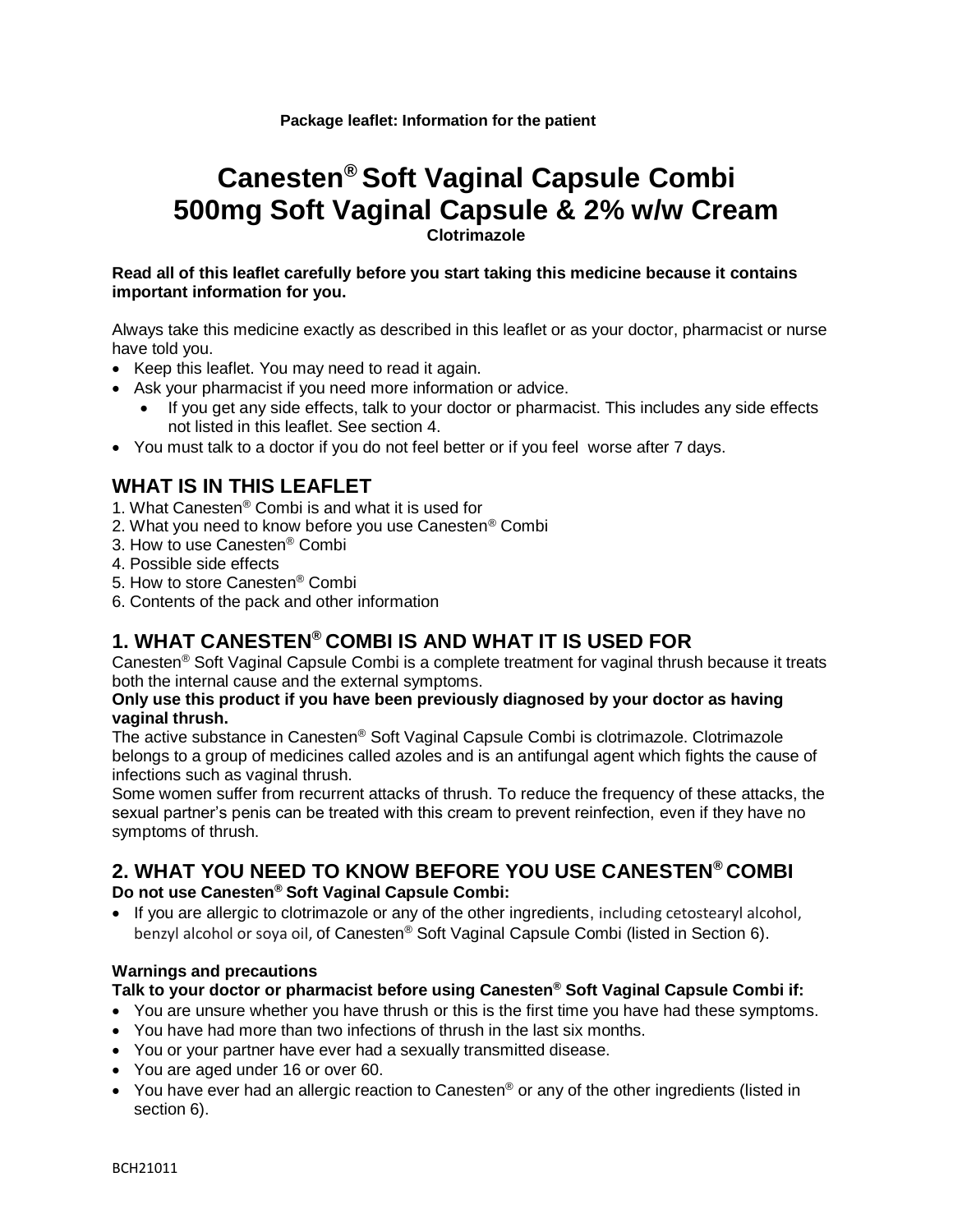- You have any of the following symptoms:
	- Irregular vaginal bleeding.
	- Abnormal vaginal bleeding or a blood-stained discharge.
	- Ulcers, blisters or sores of the vagina or vulva.
	- Lower abdominal pain.
	- Back pain.
	- Shoulder pain.
	- Pain or difficulty in passing urine.
	- Fever or chills.
	- Feeling sick or vomiting.
	- Diarrhoea.
	- A foul smelling discharge from the vagina.

This is because Canesten<sup>®</sup> Soft Vaginal Capsule Combi may not be the right treatment for you.

#### **Canesten Soft Vaginal Capsule Combi contains cetostearyl alcohol, soya oil and benzyl alcohol**

The cream contains cetostearyl alcohol which may cause local skin irritation (e.g. rash, itching, or redness).

Canesten® Soft Vaginal Capsule Combi contains soya oil. If you are allergic to peanut or soya, do not use this medicinal product.

This product contains 20 mg benzyl alcohol in each gram of cream. Benzyl alcohol may cause allergic reactions. Benzyl alcohol may cause mild local irritation.

#### **Special precautions:**

As with other creams and soft vaginal capsules, this product may reduce the effectiveness of rubber contraceptives, such as condoms or diaphragms. Consequently, you should use alternative precautions for at least five days after using this product.

Do not use tampons, intravaginal douches, spermicides or other vaginal products while using this product.

Avoid vaginal intercourse while you have thrush and during use of this product because your partner could become infected.

Do not use this product during your period as it may be less effective.

#### **Children**

Not for use in children under 16.

#### **Other medicines and Canesten Soft Vaginal Capsule Combi:**

Please tell your doctor or pharmacist if you are taking or have recently taken any other medicines, including medicines obtained without a prescription.

Inform your doctor if you are taking tacrolimus or sirolimus (used to reduce the immune response to prevent rejection after an organ transplant).

#### **Pregnancy and breastfeeding:**

If you are pregnant or breastfeeding, think you may be pregnant or are planning to have a baby, ask your doctor or pharmacist for advice before using this medicine. Canesten Soft Vaginal Capsule Combi can be used in pregnancy and breastfeeding, but only under the supervision of your doctor or midwife. You must follow his/her instructions for use.

Use of the applicator is not advised during pregnancy.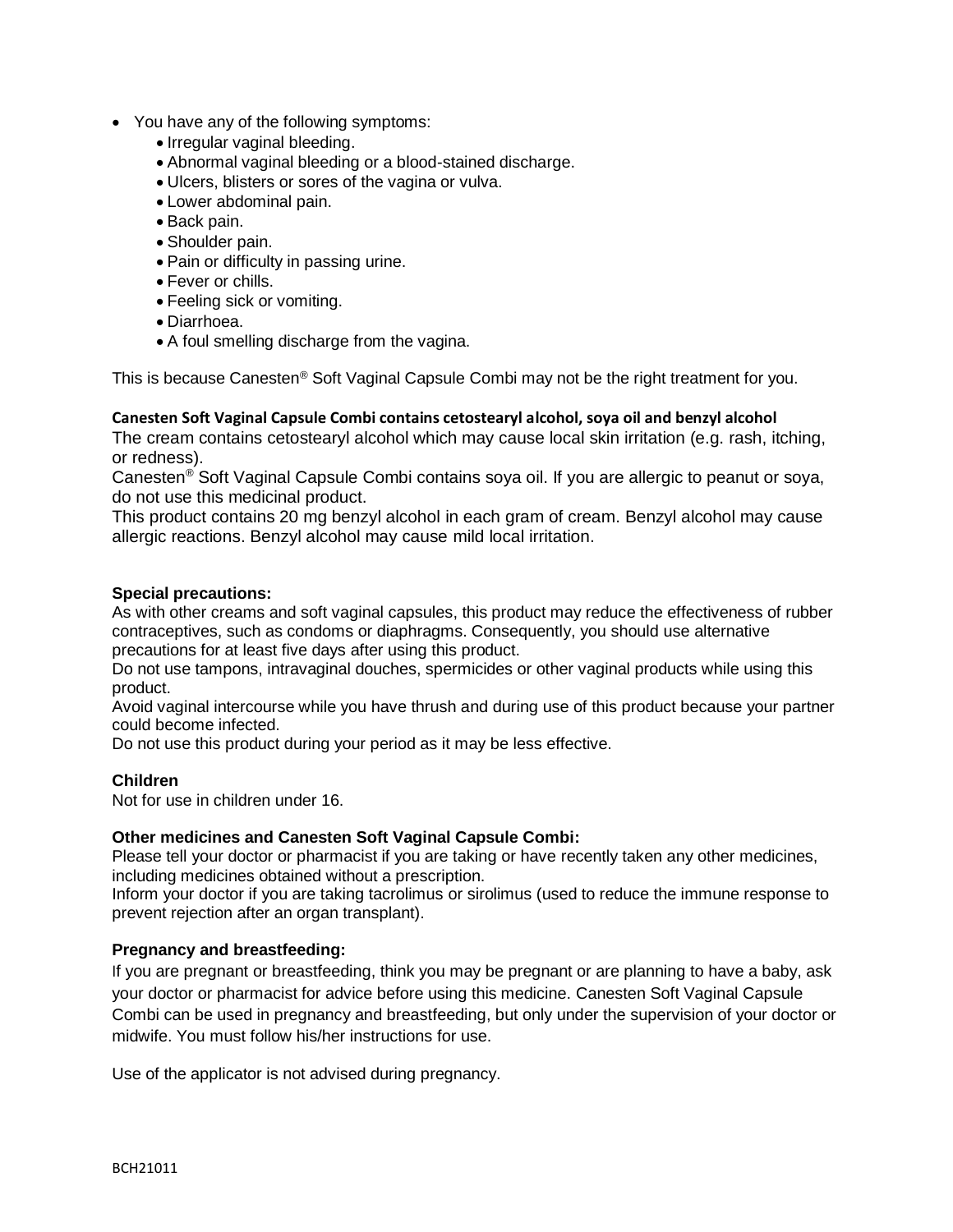## **3. HOW TO USE CANESTEN® COMBI**

If Canesten® Soft Vaginal Capsule Combi has been prescribed for you by your doctor, follow any instructions he/she may have given you. If you purchased this product without a prescription, follow these directions closely.

#### **The Soft Vaginal Capsule:**

The applicator should be used to insert the soft vaginal capsule as high as possible into the vagina, preferably before going to sleep at night for convenient and comfortable treatment.

Wash your hands before removing the foil from the blister pack and again afterwards when you have used the applicator.

1. Remove the applicator from the packaging. Pull out the plunger A until it stops. Remove the soft vaginal capsule from the foil blister pack and place firmly into the applicator B.



2. Fix the soft vaginal capsule firmly into the designated holder of the applicator B, by a light twist. The soft vaginal capsule fits tightly into the applicator.



3. Carefully put the applicator as deep as is comfortable into the vagina (this is easiest when lying on your back with your knees bent up). Holding the applicator in place, slowly press the plunger until it stops so that the soft vaginal capsule is deposited into the vagina.



4. Remove the applicator. Dispose of the applicator in a safe place, out of the reach of children. The applicator cannot be flushed down the toilet.

Since the soft vaginal capsule dissolves in the vagina, it may be helpful to wear a panty liner.

#### **The Cream:**

Before use, pierce the tube seal by inverting the cap over the end of the tube and press.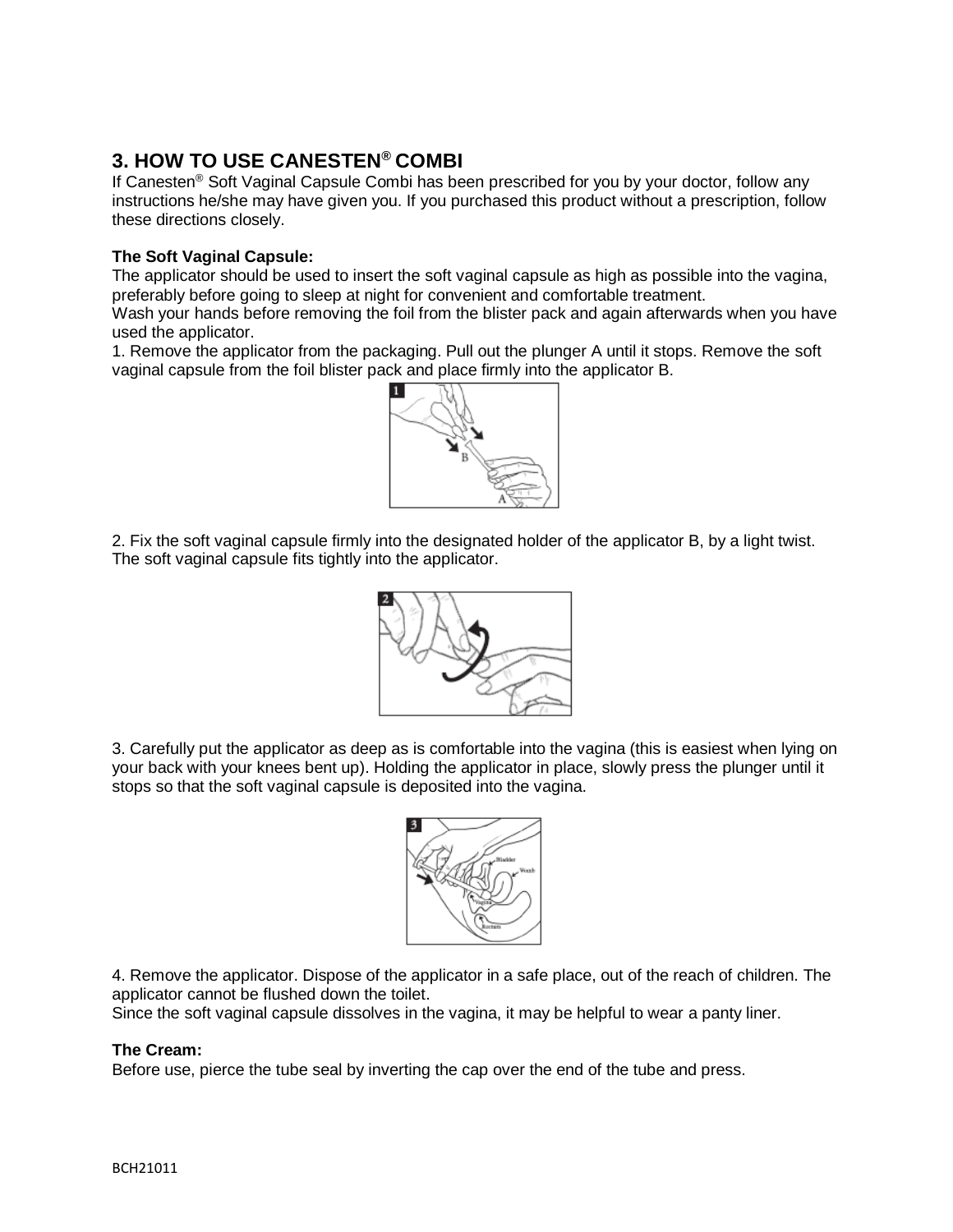#### **Women:**

To treat the itching and soreness of the vulva (vulvitis), the cream should be thinly and evenly applied to the area around the entrance of the vagina, 2 or 3 times a day and smoothed in gently. Treatment should be continued until symptoms of the infection disappear.

#### **Treating your sexual partner:**

If your sexual partner is treated with this cream, the cream should be applied to the end of the penis 2 or 3 times a day for up to two weeks.

The symptoms of thrush should disappear within three days of treatment. If no improvement is seen after seven days you must tell your doctor. If the infection returns after seven days you may use one further treatment, but if you have more than two infections within six months you should see your doctor.

#### **Canesten® Soft Vaginal Capsule is for use in the vagina only. The cream is for external use only:**

Do not put the soft vaginal capsule or cream in your mouth or swallow them.

If the soft vaginal capsule or cream are swallowed accidentally, tell your doctor straight away or contact the Accident and Emergency Department of your nearest hospital. Avoid contact with the eyes.

## **4. POSSIBLE SIDE EFFECTS**

Like all medicines, this medicine can cause side effects, although not everybody gets them. As with all medicines, some people may be allergic to the soft vaginal capsule or cream. If you are allergic, a reaction will occur soon after you have used the medicine. If you experience an allergic reaction or the redness, burning, pain, itching or swelling get worse, stop using this product and tell your doctor straight away or contact the Accident and Emergency Department of your nearest hospital. Signs of an allergic reaction may include:

- Rash.
- Swallowing or breathing problems.
- Swelling of your lips, face, throat or tongue.
- Weakness, feeling dizzy or faint.
- Nausea.
- Low blood pressure.

Other side effects which have been reported:

- Mild burning, irritation
- Discomfort of the vagina or vulva, redness, swelling, bleeding, peeling skin in the genital area, itching, rash, vaginal discharge, Pain (e.g. abdominal or pelvic area).

#### **Reporting of side effects**

If you get any side effects, talk to your doctor, pharmacist or nurse. This includes any possible side effects not listed in this leaflet. You can also report side effects directly via HPRA Pharmacovigilance; Website: www.hpra.ie. By reporting side effects you can help provide more information on the safety of this medicine.

## **5. HOW TO STORE CANESTEN® COMBI**

### **Keep this medicine out of the sight and reach of children.**

Do not store above 25°C.

Do not use the this medicine after the expiry date which is stated on the carton, on the foil blister strip of the soft vaginal capsule and on the end of the tube of cream. The expiry date refers to the last day of that month.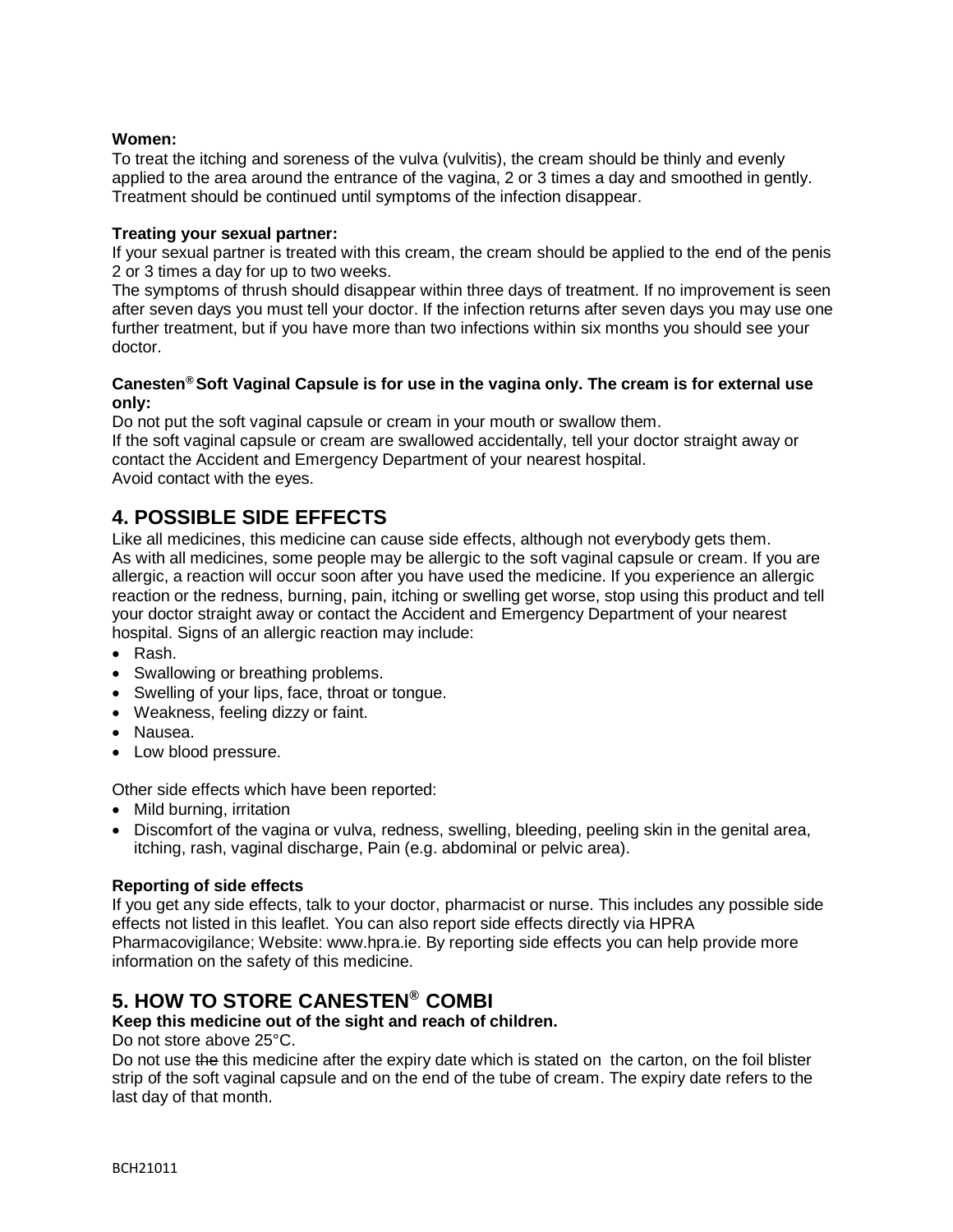Do not throw away any medicines via wastewater or household waste. Ask your pharmacist how to throw away medicines you no longer use. These measures will help to protect the environment.

## **6. CONTENTS OF THE PACK AND OTHER INFORMATION**

#### **What Canesten® Soft Vaginal Capsule Combi contains: Soft Vaginal Capsule:**

- The active substance is clotrimazole at a strength of 500mg.
- The other ingredients are white soft paraffin, liquid paraffin, gelatin, glycerol, titanium dioxide (E171), quinoline yellow (E104), sunset yellow (E110), lecithin (source of soya oil), medium-chain triglycerides.

#### **Cream:**

- The active substance is clotrimazole at a strength of 2% w/w.
- The other ingredients are benzyl alcohol, polysorbate 60, sorbitan stearate, cetyl palmitate, cetostearyl alcohol, octyldodecanol and purified water.

See Section 2 'Important information about some of the ingredients' for cetostearyl alcohol, benzyl alcohol and soya oil advice.

#### **What Canesten® Soft Vaginal Capsule Combi looks like and contents of the pack:**

Canesten® Soft Vaginal Capsule Combi contains a full course of treatment, which consists of a single yellow teardrop-shaped soft vaginal capsule held inside a foil blister pack, one applicator for insertion of the soft vaginal capsule into the vagina and one 10g tube of white external cream.

#### **Marketing Authorisation Holder:**

Bayer Ltd., The Atrium, Blackthorn Road, Dublin 18.

**Manufacturer:** GP Grenzach Produktions GmbH, 79639 Grenzach-Wyhlen, Germany.

#### *Remember: If you have any doubts about using Canesten***®** *Soft Vaginal Capsule Combi correctly, seek the advice of your doctor or pharmacist.*

#### **Further information about vaginal thrush:**

Vaginal thrush (candidiasis) is a common infection that most women suffer from at some time in their lives and is not caused by lack of personal hygiene.

Thrush is caused by a yeast (fungus) called Candida which lives harmlessly in the vagina and other parts of the body, without you even noticing it. However, the natural balance that keeps Candida under control can be upset by many factors such as hormonal changes (menstruation, contraceptive pill, pregnancy, menopause), poor health, antibiotics, perfumed soaps, bath additives and tight clothing.

If the natural pH balance is altered, the level of yeast increases and can develop into a thrush infection causing any of the following symptoms: persistent burning and/or itching around the vagina and vulva, redness, swelling and soreness of the tissues of the vagina and vulva and a whitish, odourless discharge from the vagina. Not everybody who has thrush has all these symptoms; you may have only one of them.

#### **How to avoid future recurrences:**

✓Wear cotton knickers and loose clothing.

✓Wash daily.

✓After going to the toilet, wipe yourself from the front to back as a thrush infection may be transferred from the bowel.

- ✓ Change your sanitary protection regularly.
- X Try to avoid wearing tights, nylon knickers and close fitting jeans.
- X Try to avoid washing with perfumed soaps or using vaginal deodorants.